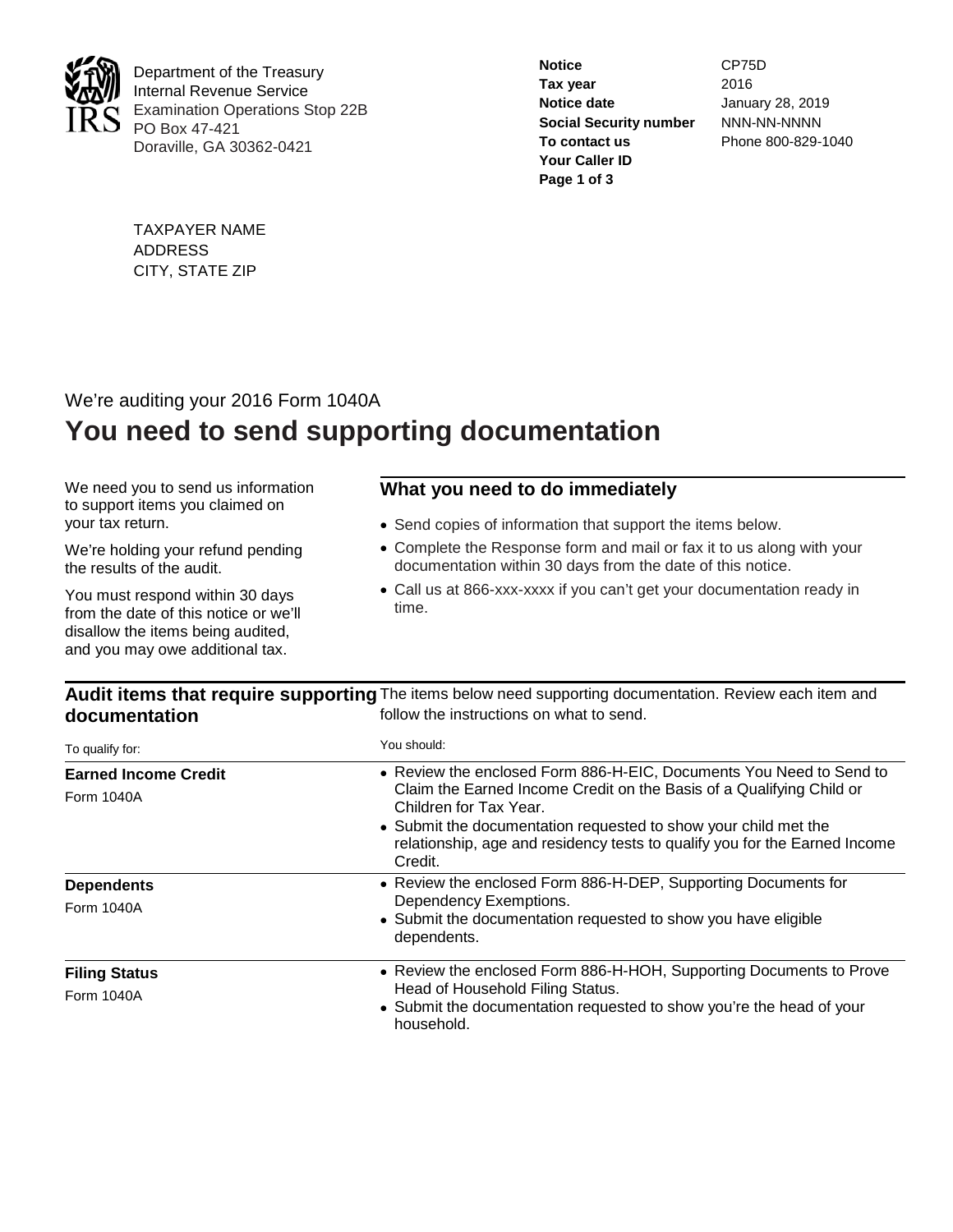|                                     |                                                          | <b>Notice</b>                                                                                                                                                                                                                  | CP75D                                                                          |  |
|-------------------------------------|----------------------------------------------------------|--------------------------------------------------------------------------------------------------------------------------------------------------------------------------------------------------------------------------------|--------------------------------------------------------------------------------|--|
|                                     |                                                          | Tax year                                                                                                                                                                                                                       | 2016                                                                           |  |
|                                     |                                                          | <b>Notice date</b>                                                                                                                                                                                                             | January 28, 2019                                                               |  |
|                                     |                                                          | <b>Social Security number</b>                                                                                                                                                                                                  | NNN-NN-NNNN                                                                    |  |
|                                     |                                                          | Page 2 of 3                                                                                                                                                                                                                    |                                                                                |  |
| Audit items that require supporting |                                                          |                                                                                                                                                                                                                                |                                                                                |  |
| documentation - continued           |                                                          |                                                                                                                                                                                                                                |                                                                                |  |
| <b>Wages and Withholding</b>        |                                                          | • Review the enclosed Form 886-L, Supporting Documents.                                                                                                                                                                        |                                                                                |  |
| <b>Form 1040A</b>                   |                                                          | • Submit the documentation requested to show the amount of wages and<br>withholding you listed on your tax return is correct.                                                                                                  |                                                                                |  |
| <b>American Opportunity Credit</b>  |                                                          | • Review the enclosed Form 886-H-AOC, Supporting Documents to Prove                                                                                                                                                            |                                                                                |  |
| <b>Form 1040A</b>                   | American Opportunity Credit.                             |                                                                                                                                                                                                                                |                                                                                |  |
|                                     |                                                          | • Submit the documentation requested to show you had eligible education                                                                                                                                                        |                                                                                |  |
|                                     | expenses.                                                |                                                                                                                                                                                                                                |                                                                                |  |
| If we don't hear from you           |                                                          | If you don't mail or fax your supporting documentation within 30 days from<br>the date of this notice, we'll disallow the items being audited and send you<br>an audit report showing the proposed changes to your tax return. |                                                                                |  |
| <b>Next steps</b>                   |                                                          | • We'll review the information you provide (please allow us at least 30                                                                                                                                                        |                                                                                |  |
|                                     | days).                                                   |                                                                                                                                                                                                                                |                                                                                |  |
|                                     |                                                          | • If the information supports your tax return, we'll send your refund and a                                                                                                                                                    |                                                                                |  |
|                                     |                                                          | letter letting you know your audit is closed.                                                                                                                                                                                  |                                                                                |  |
|                                     |                                                          | • If the information doesn't fully support your tax return, we'll send you an<br>audit report that explains the proposed changes, including any additional                                                                     |                                                                                |  |
|                                     |                                                          | tax you may owe plus any penalties and interest that may apply.                                                                                                                                                                |                                                                                |  |
| <b>Additional information</b>       | • Visit www.irs.gov/cp75d                                |                                                                                                                                                                                                                                |                                                                                |  |
|                                     |                                                          | • Review the enclosed documents and The Examination Process                                                                                                                                                                    |                                                                                |  |
|                                     | (Publication 3498-A) which describes your appeal rights. |                                                                                                                                                                                                                                |                                                                                |  |
|                                     |                                                          |                                                                                                                                                                                                                                | • For tax forms, instructions, and publications, visit www.irs.gov/forms-pubs  |  |
|                                     |                                                          | or call 800-TAX-FORM (800-829-3676).                                                                                                                                                                                           |                                                                                |  |
|                                     |                                                          | • Review the enclosed Publication 1, Your Rights as a Taxpayer.<br>• Keep this notice for your records.                                                                                                                        |                                                                                |  |
|                                     |                                                          | If you need assistance, please don't hesitate to contact us.                                                                                                                                                                   |                                                                                |  |
|                                     |                                                          |                                                                                                                                                                                                                                |                                                                                |  |
|                                     | <b>Taxpayer Advocate Service</b>                         |                                                                                                                                                                                                                                |                                                                                |  |
|                                     |                                                          | The Taxpayer Advocate Service (TAS) is an independent organization                                                                                                                                                             |                                                                                |  |
|                                     |                                                          |                                                                                                                                                                                                                                | within the IRS that can help protect your taxpayer rights. TAS can offer you   |  |
|                                     |                                                          | help if your tax problem is causing a hardship, or you've tried but haven't                                                                                                                                                    |                                                                                |  |
|                                     |                                                          | been able to resolve your problem with the IRS. If you qualify for TAS                                                                                                                                                         |                                                                                |  |
|                                     |                                                          | assistance, which is always free, TAS will do everything possible to help<br>you. Visit www.taxpayeradvocate.irs.gov or call 877-777-4778.                                                                                     |                                                                                |  |
|                                     |                                                          |                                                                                                                                                                                                                                |                                                                                |  |
|                                     |                                                          | Low Income Taxpayer Clinics (LITC)                                                                                                                                                                                             |                                                                                |  |
|                                     |                                                          | Assistance can be obtained from individuals and organizations that are<br>independent from the IRS. The Directory of Federal Tax Return Preparers                                                                              |                                                                                |  |
|                                     |                                                          | with credentials recognized by the IRS can be found at                                                                                                                                                                         |                                                                                |  |
|                                     |                                                          | http://irs.treasury.gov/rpo/rpo.jsf. IRS Publication 4134 provides a listing of                                                                                                                                                |                                                                                |  |
|                                     |                                                          | Low Income Taxpayer Clinics (LITCs) and is available at www.irs.gov.                                                                                                                                                           |                                                                                |  |
|                                     |                                                          | Also, see the LITC page at www.taxpayeradvocate.irs.gov/litcmap.                                                                                                                                                               |                                                                                |  |
|                                     |                                                          | Assistance may also be available from a referral system operated by a                                                                                                                                                          |                                                                                |  |
|                                     |                                                          | state bar association, a state or local society of accountants or enrolled                                                                                                                                                     |                                                                                |  |
|                                     |                                                          | agents or another nonprofit tax professional organization. The decision to                                                                                                                                                     |                                                                                |  |
|                                     |                                                          | obtain assistance from any of these individuals and organizations will not<br>result in the IRS giving preferential treatment in the handling of the issue,                                                                    |                                                                                |  |
|                                     |                                                          | dispute or problem. You don't need to seek assistance to contact us. We                                                                                                                                                        |                                                                                |  |
|                                     |                                                          |                                                                                                                                                                                                                                | will be pleased to deal with you directly and help you resolve your situation. |  |
|                                     |                                                          |                                                                                                                                                                                                                                |                                                                                |  |